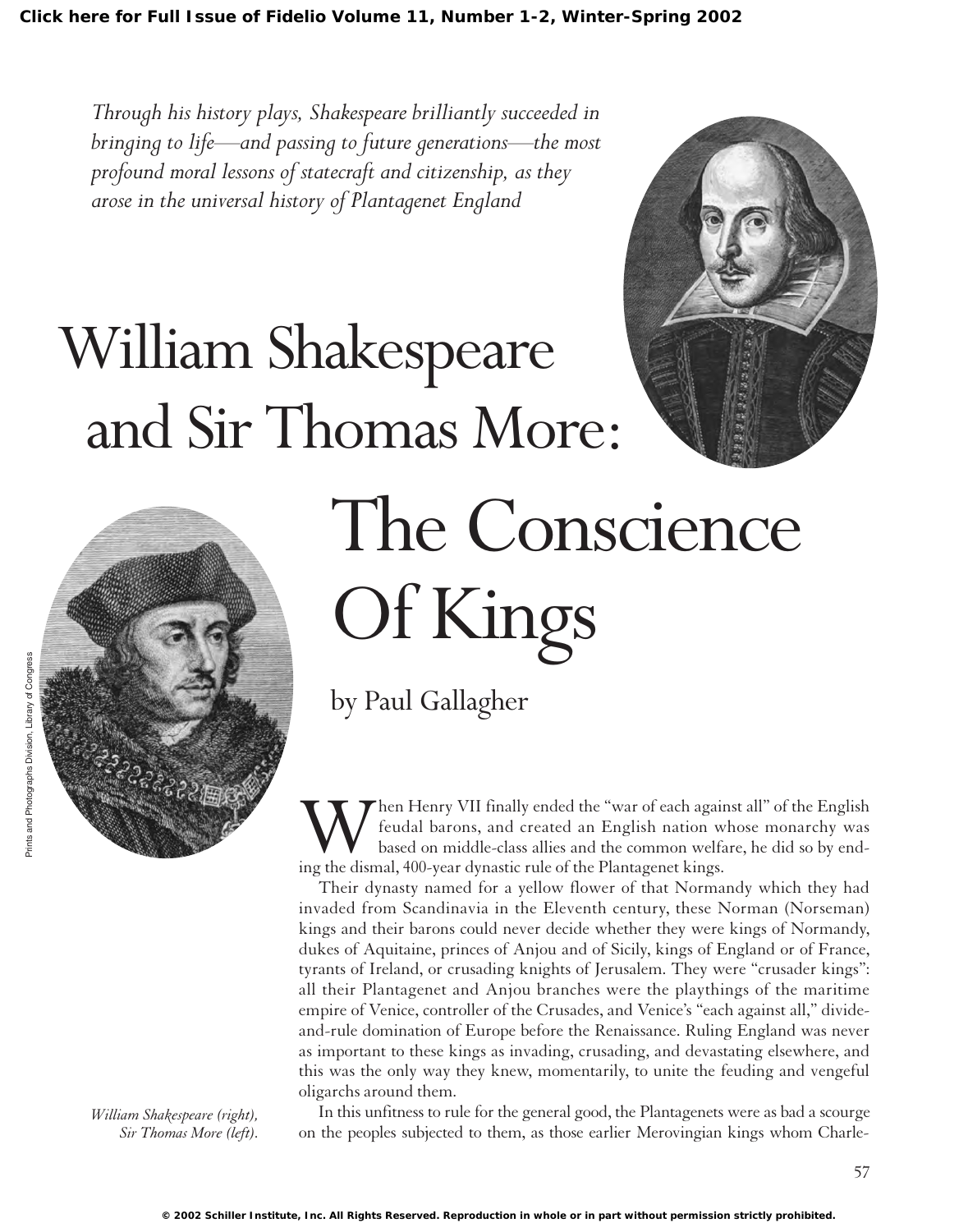magne overcame to create the Holy Roman Empire, and to launch the Carolingian Renaissance with the aid of Irish and English Classical scholars. But worse, under the Plantagenets, England lost this, its early-Middle-Ages fame as a flame of knowledge and learning for all Europe; it became, instead, a backwater almost untouched by the Golden Renaissance of the Fifteenth century.

#### The Plantagenets and 'The Anchorians'

The Plantagenet kings were in the mind's eye of Sir Thomas More when he wrote these words, spoken by the traveller Raphael in *Utopia,* More's parable of statecraft:

. . . the Anchorians, a people that lie on the South-east of Utopia, who long ago engaged in war, in order to add to the dominions of their prince another kingdom, to which he had some pretentions by an ancient alliance. This they conquered, but found that the trouble of keeping it was equal to that by which it was gained; . . . they were obliged to be incessantly at war, either for or against [the conquered kingdom], and consequently, could never disband their army; that in the meantime they were oppressed with taxes, their money went out of the kingdom, their blood was spilt for the glory of their king, without procuring the least advantage to the people . . . and their laws fell into contempt. . . . To this I would add, that after all those warlike attempts, the vast confusions, and the consumption both of treasure and of people that must follow them; perhaps on some misfortune, they might be forced to throw up all at last; therefore, it seemed much more eligible that the king should improve his ancient kingdom all he could, and make it flourish as much as possible; that he should love his people, and be beloved of them; that he should live among them, govern them gently, and let other kingdoms alone, since that which had fallen to his share was big enough, if not too big, for him.

This thrust at the Plantagenets is made, in *Utopia,* when the philosopher-traveller Raphael is speaking with the narrator More about " 'John Morton, Archbishop of Canterbury, Cardinal, and Chancellor of England: a man . . . that was not less venerable for his wisdom and virtues than for the high character he bore.' " Morton was Chancellor and chief advisor to the same King Henry VII who ended the Plantagenet nightmare and made "his ancient kingdom" into a nation. Morton lived for Shakespeare through Thomas More, who had been brought up and educated as a ward in Morton's household. More knew in detail from Morton the terrible lessons of the reign of the last Plantagenet king, Richard III, since Morton had been directly involved in 1484-5 in bringing that tyranny (and the Wars of the Roses) to an end. More wrote out the *History of King Richard III,*

which was "the meat that Shakespeare fed on" for his famous tragedy of 1592, *The Life and Death of King Richard III,* in which John Morton appears in his historical role as the Bishop of Ely.

This tragedy presented to Shakespeare's audiences of Tudor England, with the most brutal force, the impossibility of going back to the Plantagenet ideal of warrior/invader kings, whose only allegiance was to their families' ancient wealth, powers, and privileges. It is a justly famous example of what Germany's great dramatist Friedrich Schiller called "the theater as a moral institution"—not one for day-to-day moral instruction, but one for impressing the moral sense of the citizens with the fundamental principles of statecraft and the common good.

#### Shakespeare's 'Friendship' with More

To compose this Classical portrait of the English oligarchy, Shakespeare chose More's history, although there were other chronicles of the Wars of the Roses available, which were used by other playwrights dealing with Richard III—one of the signs that Shakespeare knew More's mind as a leader of the Renaissance. In 1596, Shakespeare collaborated with other playwrights in a *Play of St. Thomas More.* Its dramatic and political force centered on how More, after calming and ending dangerous popular disturbances in London in 1525, entered a courageous confrontation with his king, Henry VIII, demanding justice and mercy for the prisoners charged with the rioting. Although less known than More's later confrontation with Henry over his erecting the rule of a state Church in England, this scene of 1525 was an examplar of the "crimes of truth" for which Henry VIII would ultimately execute More in 1534. The *Play of St. Thomas More* was banned from performance by the censors of Henry VIII's daughter, Queen Elizabeth I; however, its idea of the ruling virtue of mercy soon reappeared in Shakespeare's great dramatic comedy, *Measure for Measure.*

Shakespeare may also have known More's *Utopia* itself. It had been written in 1516, when the 25-year-old Henry VIII faced the choice between ruling his "own ancient kingdom as well as he could," or reverting to invading France again, like a Plantagenet; but it could not be published in England until shortly after Shakespeare's birth.

William Shakespeare's mind owed much to that of More. Shakespeare employed the Classical drama of which he was master, to finally "bury" the corpse of the Plantagenet dynasty a century after Henry VII had killed it, by showing the English the cruel folly which the Plantagenet nobility had been, so that the English might reject such folly in themselves and in Tudor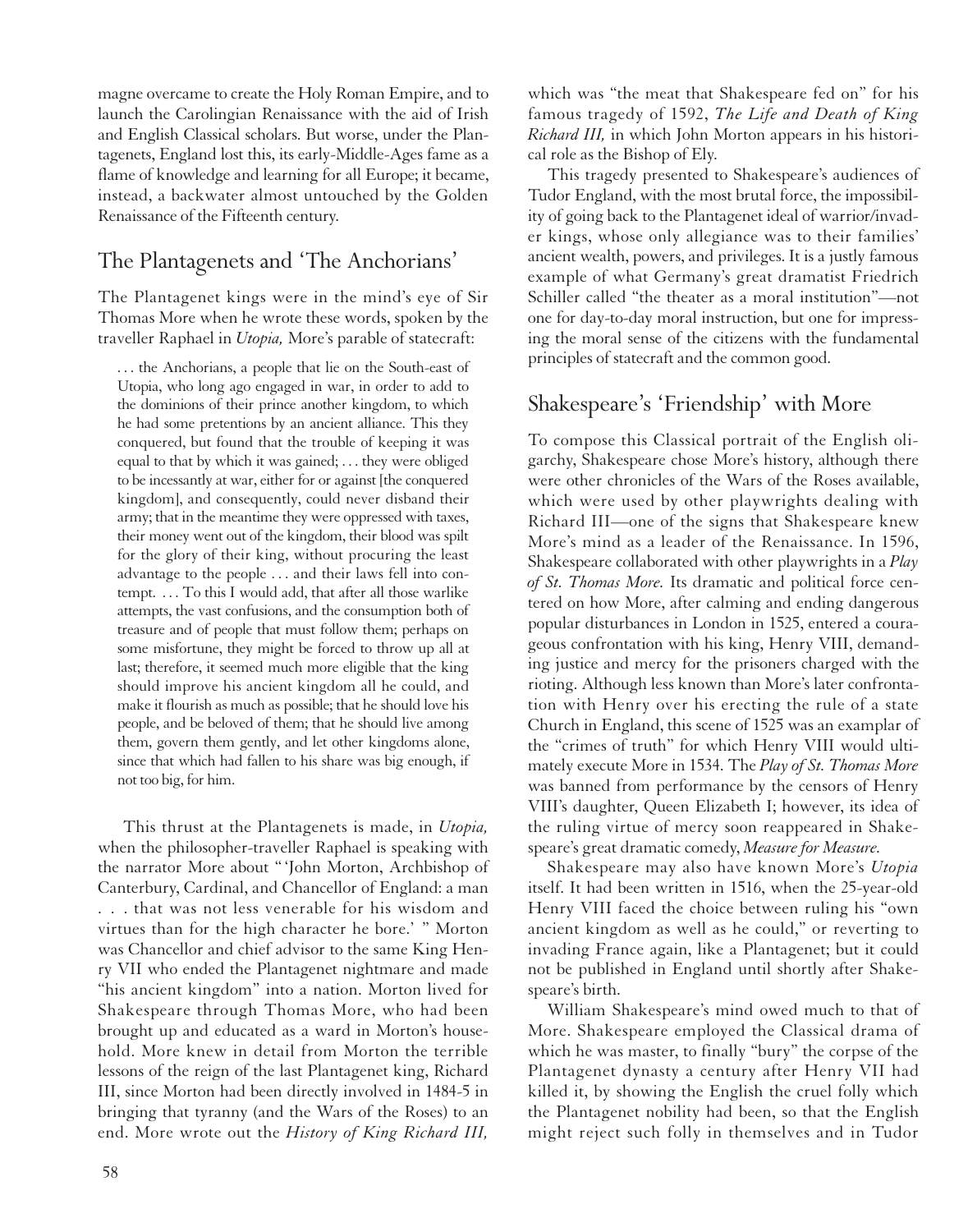England's state and society.

Lyndon LaRouche has observed that Shakespeare's historical dramas, featuring his ten plays of the English kings, are to be viewed as a bloc expressing a unified idea of universal history. In the development of these Plantagenet tragedies, as Classical dramas, the threat of doom to society lies in the threat that these kings and other leading characters will fail to break free of the *force of custom and false axioms of popular belief,* which they must change in order that their people survive. LaRouche adds, that this spectacle of tragedy as the fear in the leaders of society of urgently needed *change in the dominant axioms of thought and custom,* is



*Shakespeare's "Henry V," performed at the reconstructed Globe Theatre, London.*

then the method Shakespeare carries through to the "legendary" historical tragedies as well, most famously to *Hamlet.* The Classical drama of a Shakespeare thus moves the spectators to see the threat of this grip of folly and custom at a great moment, as if it were threatening them—it is—and to experience their own powers to escape it.

Shakespeare began to compose these dramas of the English kings—there may be eleven of them, as an *Edward III* is now being attributed to the Bard—essentially as soon as he became the primary playwright for his first theater company (probably the Lord Strange's Men) in 1589. He took the Wars of the Roses as virtually his first subject, for a series of at least four dramas, all being performed by 1592, and sometimes performed as a ensemble of plays, both at the Tudor court and in the public theater. This unified group of plays included *Henry VI, Parts 1, 2, and 3,* and the celebrated *Richard III.*

The chronicles on which these plays were based, were used as well by other playwrights of the Elizabethan stage, Shakespeare's predecessors and contemporaries. Often, playwrights like Shakespeare were given alreadyextant plays, to rewrite for their companies. In other words, much of Shakespeare's audience, like that of the ancient Classical Greek tragedians Aeschylus and Sophocles, already "knew" the stories of history and of "myth" from which the playwright was composing. But, did they know the *turning points* of that history? That was the question: the points of crucial decision—to change, or to remain in the safe "sanctity of custom"—which had determined which path that history took.

#### Shakespeare and Marlowe

William Shakespeare and his contemporary Christopher Marlowe stood out, immediately and completely, from all the other Elizabethan playwrights who used the same stories for their plays. First of all, they alone achieved a masterful beauty in the use of *blank verse,* the unrhymed, five-measure poetic line which had been first used in English—"invented"—only during the 1570's, in the writing of philosophical poetry. Brought to the stage, blank verse was a revolution in bringing *intelligibility and natural clarity* of the characters' thoughtprocesses to the spectators. Undistracted by rhyming couplets or clever "doggerel" lines, the actors could speak so as to convey the flow of their characters' thoughts as if the characters were really thinking them. Yet, with blank verse, the greatest poetic beauty and concentrated expression was also possible—by which Shakespeare's dramatic verse transformed the English language.

Only Shakespeare and Marlowe achieved this. Their lines alone can be mistaken for one another's, but are distinguished from all others by their signature beauty and power. (Marlowe, in fact, wrote a lost play on King Richard III just before Shakespeare succeeded him as playwright of a certain company—and it is possible, that Richard's celebrated opening soliloquy, "Now is the Winter of our discontent/Made glorious Summer by this son of York," was taken from Marlowe.) The blank verse of Shakespeare was chosen 150 years later by Gotthold Lessing, Schiller, and Goethe, as the verse model for the Ger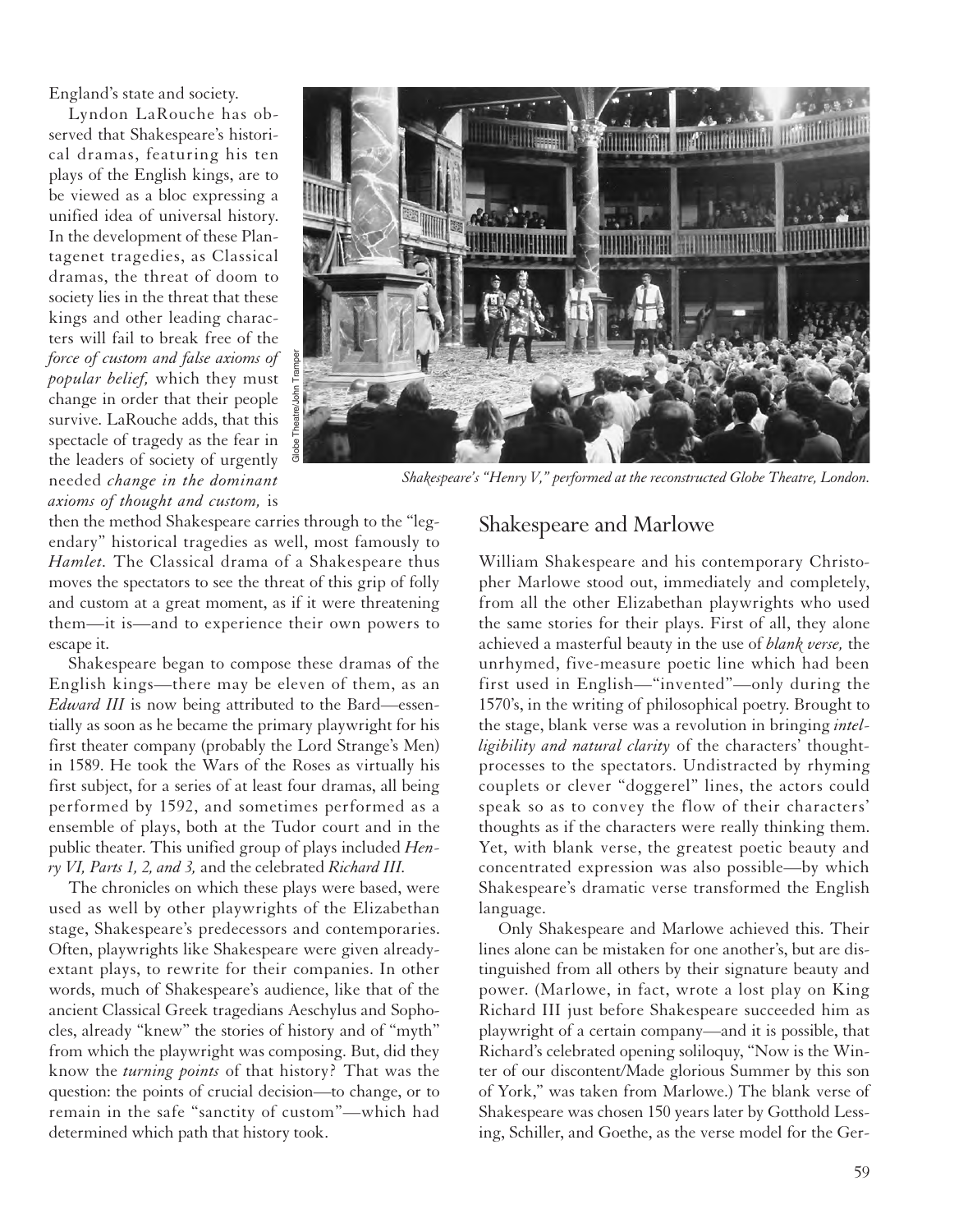man national theater, which took Classical drama from the tragic, to the higher level of the "sublime."1

Thus, the plays of Shakespeare and Marlowe often drove other playwrights' versions of the same plays off the Elizabethan stage, as if by the appearance of a new and superior species.

Secondly, their use of these histories as dramatic metaphors for the follies which the English citizens of Tudor times needed to relive to overcome, was also unique. In the hands of Shakespeare in particular, the stories from the chronicles were transformed, often by the unforgettable changes which he made to the "factual" histories—inventions by which those turning points of history were marked and remembered ever since, although they were Shakespeare's own creations. Thus, for example, if his first grand dramatic subject was the Wars of the Roses—as scholars of the London theaterperformance records believe—then the most celebrated scene, that in the Temple Garden where those wars were named, was, in fact, Shakespeare's invention. What was the dramatist's purpose?

#### Discovering 'What Was Not There'

In the first play of the the *Henry VI* trilogy, after the opening Act, in which Plantagenet occupying armies in France begin to feel the resistance led against them by Joan of Arc, the scene suddenly shifts to London, to the Temple Garden of one of the Inns of Court. There, a feuding group of great lords of England pluck from the briar bushes the famous roses by which they choose sides and broach civil war: white roses for alliance with Richard Plantagenet, Duke of York; red roses for the Earl of Somerset, the "Lancastrian" side of this "quarrel that will drink blood." King Henry VI himself was at this time (1430) but nine years old, his government directed by a council of barons led by his uncle the Duke of Gloucester. In the next scenes, faced by an intensifying French national uprising led by the Virgin of Orleans, the English barons sail young Henry over to Paris to be crowned king of France. They do this even as they are igniting civil rebellion to threaten his throne in England!

By this juxtaposition, Shakespeare created the most stinging irony—the same feudal barons who would place this young Plantagenet on France's throne by war, will never consent to let him grow to rule them in peace in England. From the opening of the play—the funeral of the "hero king" Henry V, full of black foreboding for the future—Shakespeare stuck under the spectators' skins the disaster of the centuries of Plantagenet rule, and moved them to shudder at the tragic ironies of it. And the key turn of his screw is the Temple Garden scene of the roses, the metaphor of English oligarchical discord and vengeful hatred, the scene by which the ensuing civil war was to be remembered.

But this scene had no "factual" historical basis, however; it was Shakespeare's sovereign invention, key to the method of his tragedy. By so placing it, Shakespeare launched the Wars of the Roses, dramatically, in 1430, in Henry VI's boyhood, at the point the liberation struggle for the French nation had just begun. In historical "fact," the battles of the Wars of the Roses began in the later 1450's, when Henry had been on the throne for decades. Shakespeare created a dramatic shift, which made his audience see the great English barons as permanently in a war of each against all, and all against France, and never willing to let their king *govern* his own people.

Shakespeare makes another such dramatic transformation in the second part of this trilogy, in his use of "Jack Cade's rebellion," which occurred at the time when Henry VI's overthrow by Richard, Duke of York, was approaching (although this Richard did not take the throne, which fell several years later to his son Edward). Stuart Rosenblatt has described<sup>2</sup> how Shakespeare, showing the most penetrating sense of *universal history,* makes the mighty Duke Richard the behind-the-scenes author of this rebellion of tradesmen and poor artisans. Richard, flashing the same intensity in evil scheming for power that makes his tyrannical son notorious in *Richard III,* employs Cade to lead a chaotic rebellion, using popular discontent among the poor and ignorant as a *means of irregular warfare* by his aristocratic faction, to weaken the throne of England. These were "Venetian methods" which few in Tudor England understood, methods of the sort used repeatedly to disorient Henry VIII or to destabilize Queen Elizabeth I. And Shakespeare, with genius, depicts Jack Cade and his lieutenants as illiterates who hate learning, ready to kill anyone for the crime of merely being educated—fierce emblems of the backwardness of Plantagenet England during the Fifteenth-century Golden Renaissance of continental Europe.

The historical Jack Cade was no illiterate, and modern histories of the Wars of the Roses period turn up no conspiracy or connection between Cade's Rebellion and Richard of York, who, while the rebellion briefly raged, was about to return from Ireland with an army. But Shakespeare saw, and made his spectators see, "what was not there" in the chronicles, and what modern scholarly historians do not see. $3$ 

### History of Ideas

*The Life and Death of King Richard III* was the fourth and last of the "Wars of the Roses plays" Shakespeare apparently composed to be performed as a series, beginning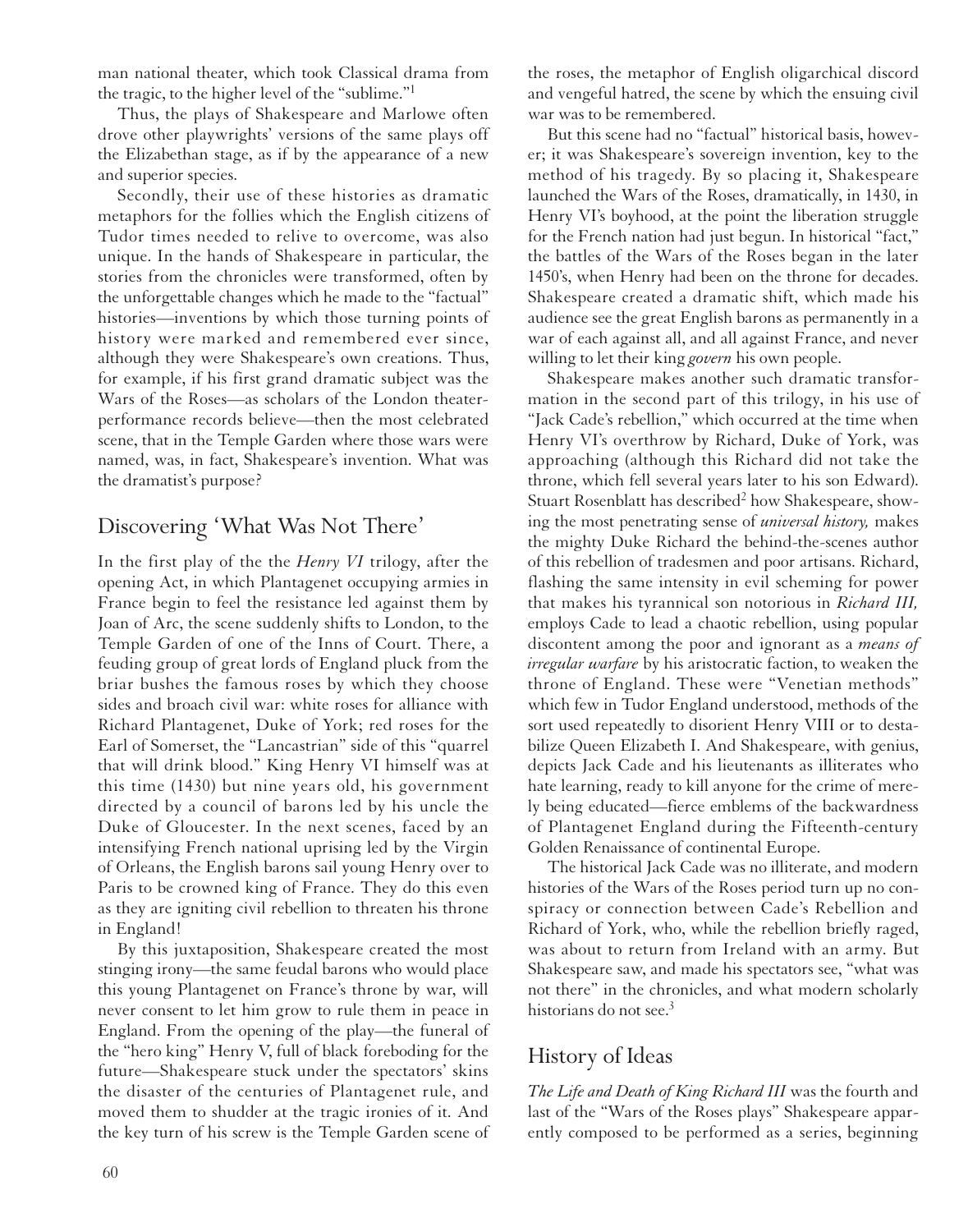1592—perhaps by two combined theater companies, and with unusual financial backing from some who wanted the truth of those Wars understood by Queen Elizabeth and her subjects. *Richard III* is the most famous exemplar of Shakespeare's method of creating *true, universal history*—fundamentally, the history of ideas in dramatic form—from the bits and pieces of chronicled "fact" available to him.

This play became the definitive history of how the Wars were finally ended and England united as a nation, for centuries after it was composed and first performed. Shakespeare wrote it in "spiritual partnership" with his predecessor Thomas More. By taking More's history as the basis for *Richard III,* Shakespeare gave an "eternal" authority to More's devastating portrait of the revengekilling cycles of the English oligarchical families of the Plantagenet era.

More also showed how such rule had to destroy itself, by insisting on noting the psychological disintegration of Richard III before the battle of Bosworth, which Shakespeare made into an unforgettable Fifth Act scene. In the final century of that Plantagenet era, the great families so exhausted themselves in these blood orgies, that by 1484, half the titled baronies of England were empty, because there was no surviving adult male in the family; the children had become wards of the king; the family holdings confiscated by the crown, or added to those of other, temporarily victor-families in this war of each against all. When Henry Tudor, Earl of Richmond, crossed from France with

a small force of French, Welsh, and English soldiers, Richard III could muster only 8,000 knights and soldiers from all of England to defend his usurped throne. Henry ended the Wars of the Roses, and as King Henry VII, united and began to rebuild an exhausted and prostrate nation.

Thomas More became a teacher, and also the conscience—finally the tragic conscience—to Henry's famous son, Henry VIII; as Pope John Paul II has recently declared St. Thomas More to be the conscience and patron saint of all statesmen and political leaders [SEE Box]. As we have seen, his *Utopia* of 1515 was a piece of this work accomplished by More. It was also part of a great effort by the English Erasmians who were Henry VIII's friends, to pull him back from the brink of that 1516 Hapsburg Empire-allied invasion of France (involving his fantastic delusion that he was Henry V Plantagenet reincarnated!), which began his long downfall from his father's level of governance and statecraft.

More's *History of King Richard III* would have shown his king everything that he must not be, and must not do, if he were to "govern well his own ancient kingdom," although it was not to be published in its English version until after both Thomas More and Henry VIII were dead. From Shakespeare's revelation of it in 1592 until today, *Richard III* has been perhaps the most-often performed of all of the plays of Shakespeare, certainly the most famous of all "history plays." *Richard III* is the authoritative *idea* of that evil quality of the English oli-

## Pope John Paul II on St. Thomas More

On Nov. 4, 2000, John Paul II declared Thomas More the Patron Saint of Statesmen and Politicians. The declaration constituted an extraordinary challenge to all political leaders in the world today. For, to declare Thomas More their Patron Saint, is to challenge them to become like the great humanist, to conceive and live politics as he did.

In his address, the Pope said: "Yours can well be deemed a true and genuine vocation to politics, which, in practice, means the governance of nations, the formulation of laws, and the administration of public affairs at every level." The Pope proceeded to examine the nature and aims of politics, from a Christian standpoint. "Politics is the use of legitimate authority in order to attain the common good of society. . . . Political activity ought therefore to be carried out in a spirit of service."

And the aim is to attain justice, "which is not content to apportion to each his own, but one which aims at creating conditions of equal opportunity among citizens, and therefore favouring those who, for reasons of social status or education or health, risk being left behind or relegated to the lowest places in society, without possibility of deliverance."

"This is the scandal of the affluent society of today's world, in which the rich grow ever richer, and the poor grow ever poorer, since poverty tends to additional poverty," the Pope said. Especially through the process of globalization, he added, this polarization has become exacerbated. The problem with globalization, is that it has divorced economic policy from morality. What must be done, is to reassert this morality, "to conform the laws of the 'unbridled' market to the laws of justice and solidarity."